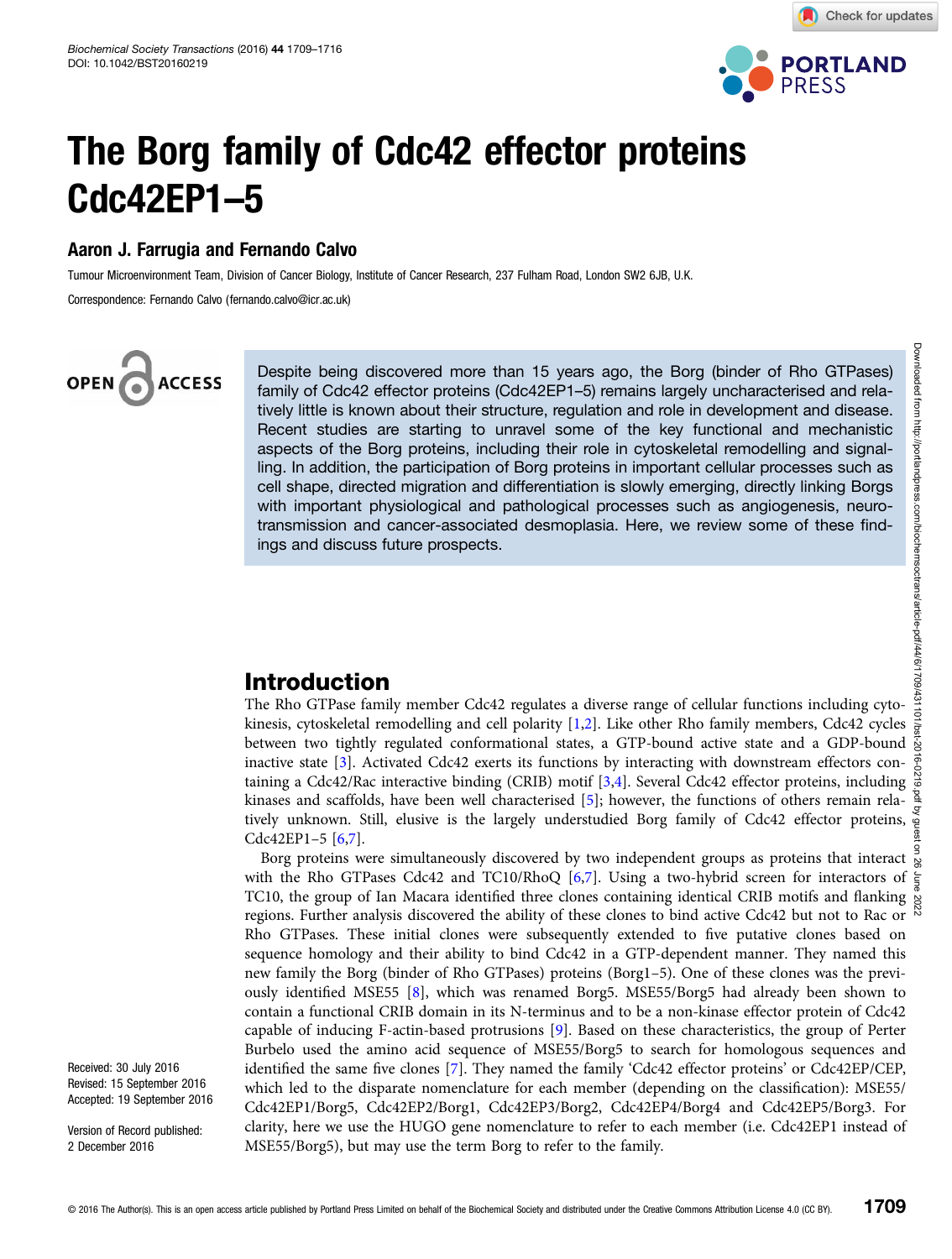<span id="page-1-0"></span>

| А |                                                                                                         |                    |                                                        |                                                                                                           |          |  |  |  |
|---|---------------------------------------------------------------------------------------------------------|--------------------|--------------------------------------------------------|-----------------------------------------------------------------------------------------------------------|----------|--|--|--|
|   |                                                                                                         | Cdc42EP1           |                                                        |                                                                                                           | 409      |  |  |  |
|   | 214<br>Cdc42EP2                                                                                         |                    |                                                        |                                                                                                           |          |  |  |  |
|   | 254<br>Cdc42EP3                                                                                         |                    |                                                        |                                                                                                           |          |  |  |  |
|   | 349<br>Cdc42EP4                                                                                         |                    |                                                        |                                                                                                           |          |  |  |  |
|   | 150<br>Cdc42EP5                                                                                         |                    |                                                        |                                                                                                           |          |  |  |  |
|   | <b>Basic Domain</b><br><b>CRIB Domain</b><br>м<br>Borg Homology 1 Domain<br>М<br>Borg Homology 2 Domain |                    |                                                        | Borg Homology 3 Domain<br>Actin Binding Domain (Putative)<br><b>Heptad Repeats</b><br>Proline-rich Region |          |  |  |  |
| в |                                                                                                         | <b>CRIB Domain</b> |                                                        |                                                                                                           |          |  |  |  |
|   | 38                                                                                                      |                    | ISHPLGDFRHTMHVGRGG--DVFGDTSFL                          |                                                                                                           | Cdc42EP1 |  |  |  |
|   | 30                                                                                                      |                    | <b>ISPPLGDFRHTIHIGSGGGSDMFGDISFL</b>                   |                                                                                                           | Cdc42EP2 |  |  |  |
|   | 31                                                                                                      |                    | <b>ISPPLGDFRHTIHIGKEGQHDVFGDISFL</b>                   |                                                                                                           | Cdc42EP3 |  |  |  |
|   | 27                                                                                                      |                    | ISAPLGDFRHTMHVGRAG--DAFGDTSFL                          |                                                                                                           | Cdc42EP4 |  |  |  |
|   | 23                                                                                                      |                    | ISAPLGDFRHTLHVGRGG--DAFGDTSFL                          |                                                                                                           | Cdc42EP5 |  |  |  |
| С | <b>Borg Homology 3 Domain</b>                                                                           |                    |                                                        |                                                                                                           |          |  |  |  |
|   | 180                                                                                                     |                    | SLL <mark>S</mark> FRLDL <mark>DLGPSLL</mark> SELLGVMS |                                                                                                           | Cdc42EP1 |  |  |  |
|   | 179                                                                                                     |                    | SLL <mark>S</mark> --LHVDLGPSTLDDVLOIMD                |                                                                                                           | Cdc42EP2 |  |  |  |
|   | 230                                                                                                     |                    | SLL <mark>S</mark> --LOL <mark>DLGPSLL</mark> DEVLNVMD |                                                                                                           | Cdc42EP3 |  |  |  |
|   | 263                                                                                                     |                    | SIMSF--HIDLGPSMLGDVLSIMD                               |                                                                                                           | Cdc42EP4 |  |  |  |
|   | 89                                                                                                      |                    | PLLSF--HLDLGPSMLDAVLGVMD                               |                                                                                                           | Cdc42EP5 |  |  |  |
|   |                                                                                                         |                    | i family of Cdc42 effector proteins                    |                                                                                                           |          |  |  |  |

## Figure 1. Cdc42EP/Borg family of

(A) Schematic diagram showing the different domains in all the Borg proteins. (B) Direct alignments of the CRIB domains of murine Cdc42EP1–5, with conserved residues highlighted. (C) Direct alignments of the BH3 domain of murine Cdc42EP1–5, with conserved residues highlighted.

## **Structure**

Borg proteins are relatively small in size, ranging from 150 amino acids (∼15.5 kDa) in Cdc42EP5 to 409 amino acids (∼39 kDa) in Cdc42EP1 (Figure 1A). No family member presents known enzymatically active domains, which suggest that they may exert their biological functions via structural or scaffolding activities. All Borg proteins are characterised by the presence of a highly homologous N-terminal CRIB domain (Figure 1B) [[6,7](#page-6-0)]. In Borgs, the CRIB domain presents an extension at the C-terminus that may mediate its specific binding to active Cdc42 and TC10 but not to Rac1 [[6,7](#page-6-0)], as well as determining part of the particular biological effects of these proteins. Following the CRIB motif, there is a well-conserved short domain that is unique to Borg proteins and that was defined as the Borg Homology (BH) 1 domain [[6\]](#page-6-0). The central and C-terminal parts of the proteins are more divergent, but still present two additional well-conserved regions termed BH2 and BH3. The BH2 domain is absent in the smallest Borg, Cdc42EP5, whereas the BH3 domain is common to all Borgs. The BH3 domain has a central location in Cdc42EP1 and Cdc42EP4, whereas it is localised at the C-terminal parts of Cdc42EP2, Cdc42EP3 and Cdc42EP5 (Figure 1C). The BH3 domain is the only BH domain with a defined molecular role and has been shown to be necessary and sufficient for the specific binding of Borgs to septins [[10](#page-6-0)] (see Box [1\)](#page-2-0). Contrary to the BH3 domain, the roles of the BH1 and BH2 domains are still to be defined.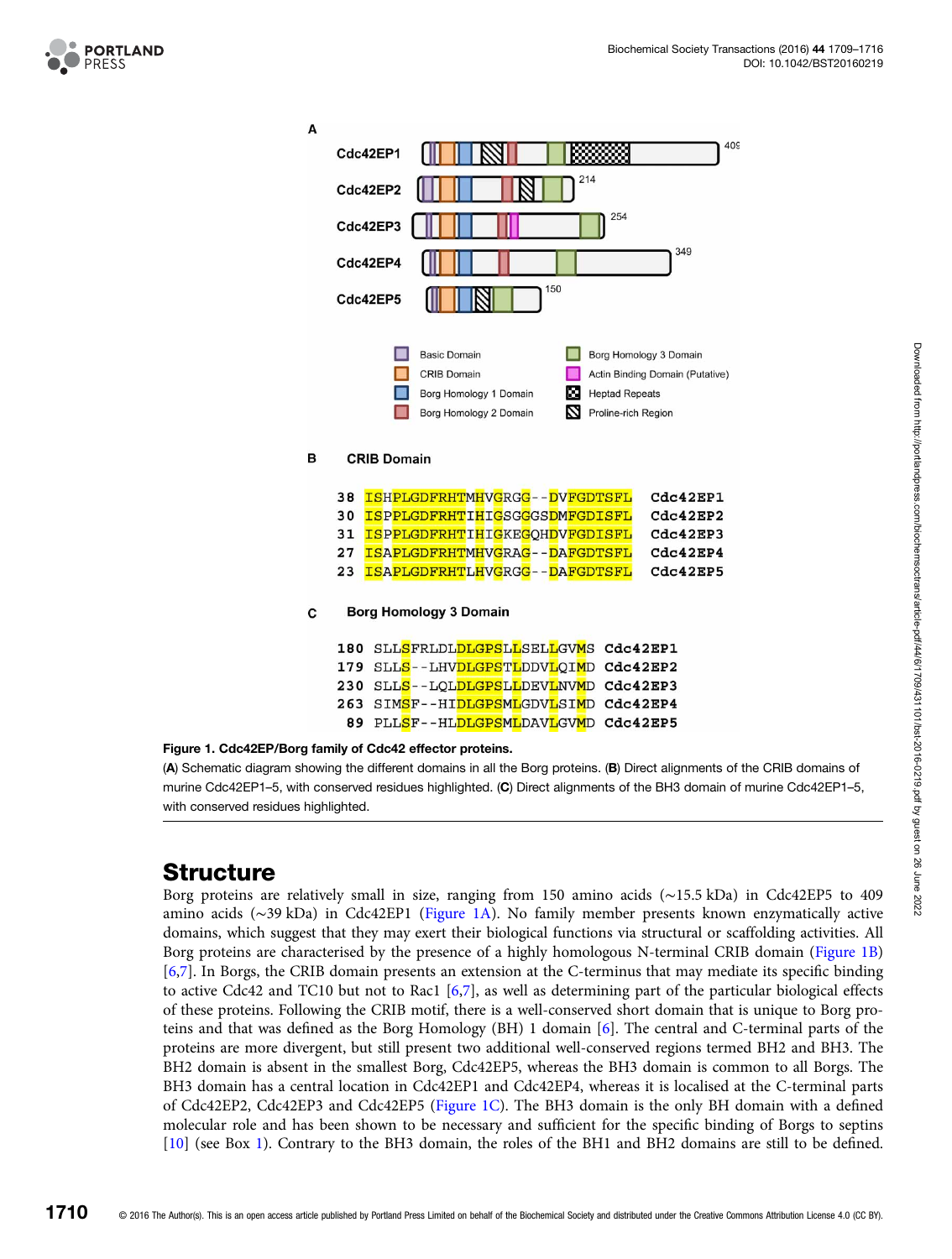

## <span id="page-2-0"></span>Box 1. The septin cytoskeleton

Septins comprise a large family of proteins (13 genes and >30 protein isoforms in humans) with ubiquitous and tissue-specific expressions [[12\]](#page-6-0). Septins are GTP-binding proteins that participate in numerous cellular processes, including cell division, cell polarity and cytoskeletal organisation [\[13](#page-6-0),[14\]](#page-6-0). Septins can dimerise and assemble into oligomers, such as the SEPT2/6/7/9 polymer, which is the best characterised in mammalian cells [\[15,16](#page-6-0)]. Septin oligomers can assemble into higher-order structures such as filaments, bundled filaments and rings, which can serve as scaffolds and diffusion barriers that control the localisation of cellular proteins [[17\]](#page-6-0). The septin filamentous network can associate with cell membranes and has been shown to co-localise with actin, tubulin and other cytoskeletal components  $[18,19]$  $[18,19]$  $[18,19]$ ; thus, septins are increasingly recog-nised as a novel component of the cytoskeleton [\[13](#page-6-0)]. In addition to the improved understanding of the biochemical properties and functions of septins, a growing number of studies are highlighting the relevance of septins in the development and physiology of specific tissues and organs [\[12](#page-6-0)].

Outside the CRIB and BH domains, sequence divergences emerge. The central regions of Cdc42EP1, Cdc42EP2 and Cdc42EP5 present a proline-rich domain; in addition, Cdc42EP1 contains several heptad repeats that follow the BH3 domain [\[10\]](#page-6-0). More recently, it has been described that Cdc42EP3 presents a putative actin-binding region in its central region, C-terminally to the BH2 domain [\(Figure 1A\)](#page-1-0) [[11](#page-6-0)]. This region presents high homology to the actin bundling region of Anillin. This particular actin-binding region of Cdc42EP3 is not conserved among Borg proteins; however, other Borg members may bind and/or modulate the actin cytoskeleton by alternative mechanisms or via distinct domains.

## Mode of action

At cellular and molecular levels, the function of Borg proteins remains to be clearly defined, but studies thus far indicate relevant roles in cytoskeletal rearrangement, as summarised in Table 1. As with other Cdc42 effector proteins, Borg proteins were initially linked to the regulation of cell shape and early gain-of-function experiments described roles in inducing pseudopodia and F-actin-containing structures in fibroblasts [[7](#page-6-0),[9](#page-6-0)] and

| CDC42<br>effector<br>protein         | <b>Interactions</b>                                                                         | <b>Binding</b><br>partners       | <b>Reported functions</b>                                                                                                                                                    | Key references         |
|--------------------------------------|---------------------------------------------------------------------------------------------|----------------------------------|------------------------------------------------------------------------------------------------------------------------------------------------------------------------------|------------------------|
| Cdc42EP1<br>(Borg5,<br><b>MSE55)</b> | Cdc42, TC10<br>(RhoQ), aPKC,<br>ERK2, multiple sites<br>identified by<br>proteomic analysis | <b>SEPT2/6/7</b>                 | Cell shape regulation,<br>actomyosin contractility, cell<br>migration of endothelial cells<br>and trophectoderm cells,<br>directed and persistent<br>migration, angiogenesis | [6,7,9,10,20,21,33,34] |
| Cdc42EP2<br>(Borg1)                  | Cdc42, TC10, ERK2,<br>ERK3, MK5                                                             | SEPT2/6/7                        | Cell shape regulation and<br>regulator of myogenesis                                                                                                                         | [6,7,10,20,32,33,37]   |
| Cdc42EP3<br>(Borg2)                  | Cdc42, TC10, ERK3,<br>MK <sub>5</sub>                                                       | SEPT2/6/7<br>F-actin             | Cell shape regulation,<br>actomyosin contractility and<br>pathological fibroblast<br>activation                                                                              | [6,7,10,11,20,31,32]   |
| Cdc42EP4<br>(Borg4)                  | Cdc42, TC10, $PKC\alpha$                                                                    | SEPT2/6/7,<br>ARHGEF17<br>(TEM4) | Cell shape regulation,<br>filopodia formation and<br>mammary cell migration                                                                                                  | [6.7.10.20.23.24]      |
| Cdc42EP5<br>(Borg3)                  | Cdc42, ERK3, MK5                                                                            | <b>SEPT2/6/7</b>                 | Cell shape regulation and<br>lamellipodium formation                                                                                                                         | [6,7,10,20,32]         |

Table 1 The major interactions and functions of Borg proteins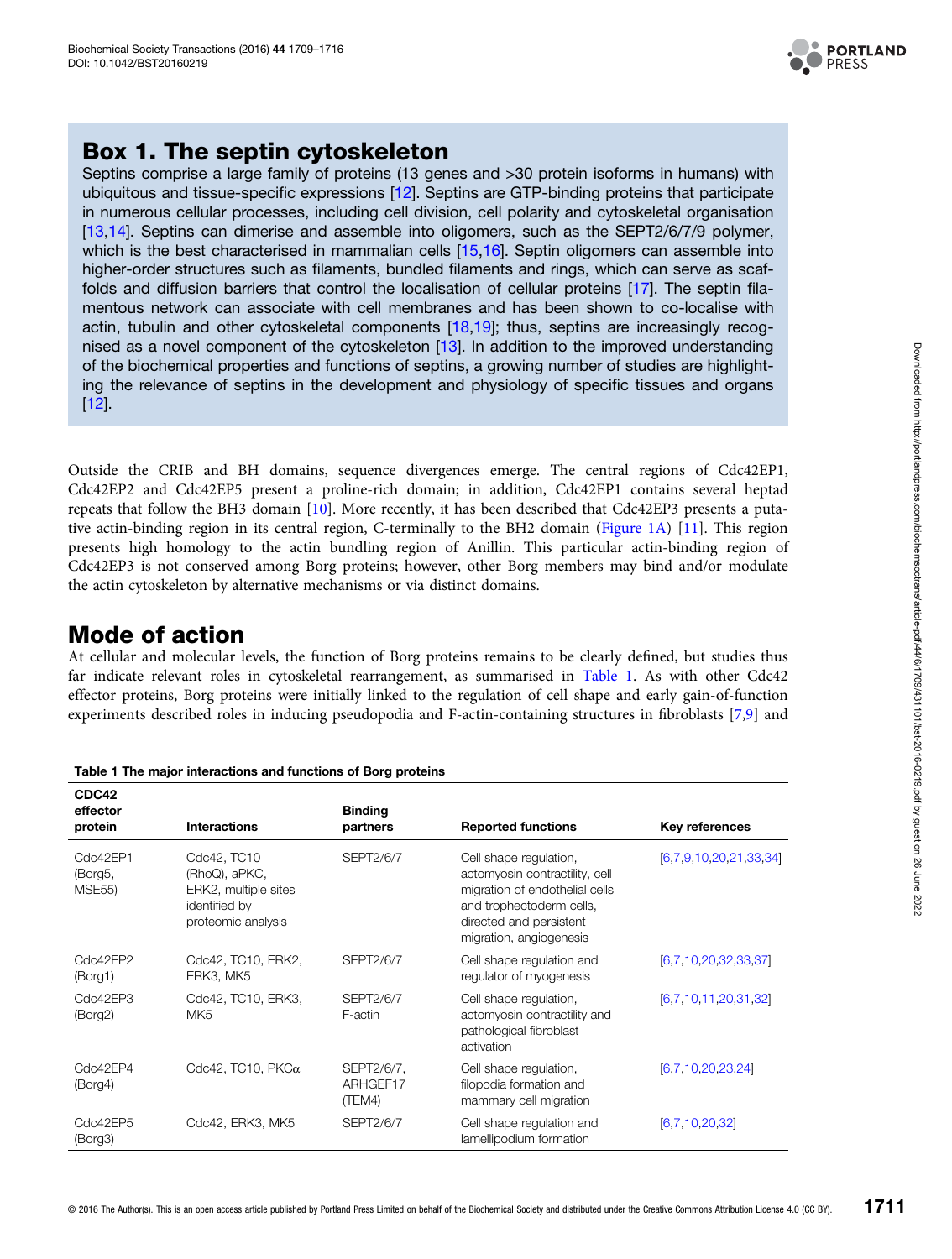



epithelial cells [\[7](#page-6-0)]. Shortly after, Joberty et al. [\[10\]](#page-6-0) elegantly demonstrated that Cdc42EP5 and Cdc42EP2 can bind septins via their BH3 domain and induce septin filament bundling. Further characterisation demonstrated that Cdc42EP5 binds specifically to SEPT6/7 heterodimers or SEPT2/6/7 trimers, but not to septin monomers [[20](#page-6-0)]. This septin-binding property has since been extended to the rest of the members of the family [\[11,21](#page-6-0)– [23\]](#page-6-0).

Not surprisingly, most Borg proteins have been shown to form filamentous structures that can co-localise with actin fibres and septin filaments (Figure 2). In normal mammary cells, Cdc42EP4 can co-localise with actin stress fibres and induce filopodia and stress fibre formation [\[24\]](#page-6-0). In endothelial cells, Cdc42EP1 aligns with septin filaments and actin stress fibres, and depletion of Cdc42EP1 in this system disrupts both septin and actomyosin fibre assembly [\[21\]](#page-6-0). In fibroblasts, Cdc42EP1 and Cdc42EP5 have been reported to induce lamellipodium formation and localise at this structure [[4,6,9\]](#page-6-0), hinting towards a possible role in promoting actin polymerisation at the leading edge of migrating cells. On the other hand, in epithelial cells, Borgs generally distribute throughout the cell with no clear specific localisation [[6,10](#page-6-0)].

All these studies suggest a functional interrelationship between Borg proteins, septin networks and the actin cytoskeleton. Some septins (e.g. SEPT9) can bind F-actin and promote the cross-linking of pre-assembled actin filaments [\[25,26\]](#page-6-0), suggesting that the actin remodelling activity of Borgs might be indirect via septin rearrangements. However, the association between actin and septin networks can also be potentiated by means of adaptor proteins, such as Filamin A [[27](#page-6-0),[28](#page-6-0)] and Anillin [\[29\]](#page-6-0), that can enable septin filament assembly following an actin template.

In a recent study investigating the cytoskeletal rearrangements regulating the emergence of pathologically activated fibroblasts (i.e. cancer-associated fibroblasts or CAFs), we documented the ability of Cdc42EP3 to bind both F-actin and septins, and to act as an adaptor protein that reinforces both networks [\[11](#page-6-0)]. Using super-resolution microscopy, we observed that Cdc42EP3 forms an intricate filamentous network in CAFs that co-localised with septin filaments. These Cdc42EP3–septin filaments clearly aligned but not exactly overlapped with F-actin and also formed connections between actin fibres. Our study demonstrated that Cdc42EP3 depletion reduced the filamentous septin network in CAFs [\[11\]](#page-6-0), an effect that was also detected after blocking stress fibre formation by depleting the well-known actin remodelling proteins DIAPH1&3 [\[30\]](#page-6-0). Conversely, disrupting the septin network amply affected the formation of actin stress fibres. These cytoskeletal defects extensively altered the actomyosin contractility machinery, leading to a diminished ability of CAFs to generate and sense forces. The main consequence was a drastic inactivation of mechano-transduction signalling (i.e. FAK, Src) and transcription (i.e. YAP), all processes dependent on intact actomyosin fibres. In CAFs, Cdc42EP3 appears to allow the template function of actin needed for septin polymerisation, as well as to enhance the F-actin crosslinking activity of septins.

Interestingly, Cdc42EP1 presents a similar pattern of localisation in endothelial cells where Cdc42EP1 depletion also leads to loss of cellular contractility and both persistent and directional migration [[21](#page-6-0)], suggesting that these particular functions may be shared by other Borg proteins. Other modes of action may be more divergent. These most probably depend on primary structure differences as well as particular patterns of tissue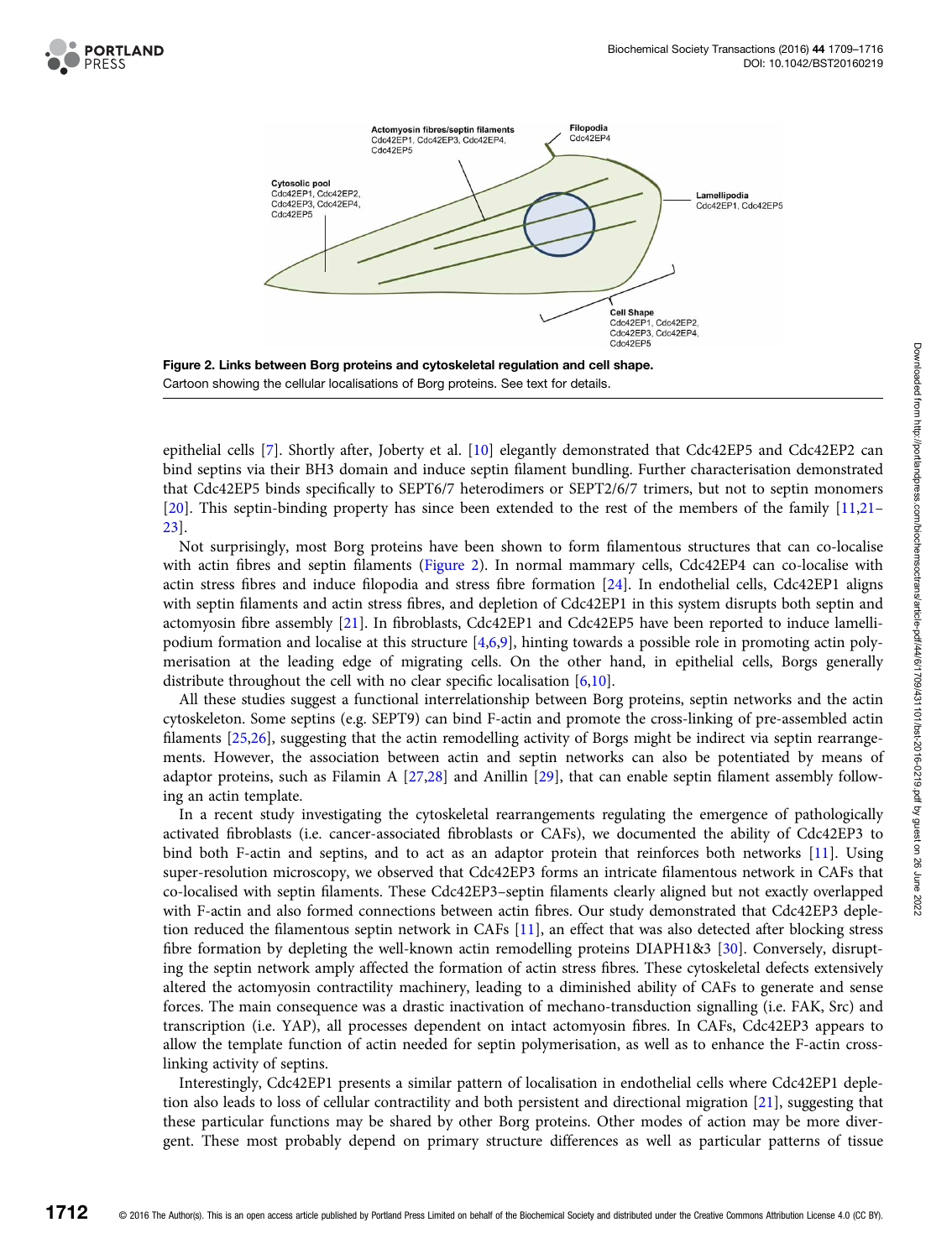

expression that dictate specific functions and binding partners. For example, Cdc42EP4 is exclusively expressed in Bergmann glia in the cerebellum where it localises beneath specific membrane domains. In this system, Cdc42EP4 forms complexes with septin hetero-oligomers, which interact with and modulate a subset of glutamate transporters [[23](#page-6-0)]. On the other hand, in mammary epithelial cells under protein kinase Cα (PKCα) stimulation, Cdc42EP4 dissociates from Cdc42 and binds the Rac-GEF (guanine nucleotide exchange factor) ARHGEF17/TEM4, leading to Rac1 activation and increased motility [[24](#page-6-0)].

## Regulation

As other CRIB-containing Cdc42 effector proteins, Borg proteins are mainly regulated by a specific interaction with active Cdc42-GTP [[6,7\]](#page-6-0). Except for Cdc42EP5, Borg proteins can also bind activated TC10/RhoQ [[6,7\]](#page-6-0), but this regulation is largely understudied and will not be reviewed here. Seminal studies demonstrated that the cellular responses elicited by Borg proteins are Cdc42-dependent and do not require Rac1 [[6,9\]](#page-6-0). Indeed, Cdc42-binding defective mutants present diminished activities and no longer induce the characteristic morphological and cytoskeletal rearrangements of their wild-type counterparts [[7,9,31](#page-6-0)]. Recently, we reported that a Cdc42-binding defective mutant of Cdc42EP3 (Cdc42EP3-IS/AA) has lower binding affinity towards actin and septins in co-immunoprecipitation assays [[11](#page-6-0)]. This mutant cannot form the characteristic filamentous network in CAFs and shows a disperse localisation in the cytosol [\[31\]](#page-6-0). In addition, Cdc42EP3-IS/AA appears to act as a dominant-negative as both actin stress fibres and particularly septin filaments are amply diminished in CAFs following Cdc42EP3-IS/AA expression. Similar results were observed in wild-type Cdc42EP3 after ectopic expression of the dominant-negative mutant Cdc42-N17 [\[31\]](#page-6-0). However, ectopic expression of the constitutively active mutant of Cdc42-V12 does not potentiate Cdc42EP3 functions. On the contrary, constitutive activation of Cdc42 leads to a massive redistribution of Cdc42EP3 to Cdc42-V12-enriched vesicles. As a result, the characteristic filamentous pattern of Cdc42EP3 and septins is lost and actin stress fibres are reduced [[31\]](#page-6-0). Similar results were previously reported for Cdc42EP5, where constitutive activation of Cdc42 inhibits Cdc42EP5 binding to septins and a resultant loss of septin filaments [\[10\]](#page-6-0). The available data support a model whereby interaction with active Cdc42 enables the correct positioning of Borg proteins in defined subcellular localisations where they can associate with specific binding partners (i.e. septin and/or actin) and perform their function. In this model, the adequate cycling of Cdc42 between its GDP-bound and GTP-bound forms is required for: (i) the ideal positioning of the Borg–Cdc42 complex in specific regions of the cell and/or (ii) releasing Borg proteins from the complex to allow further functional interactions.

The activity of Borg proteins may also be regulated by alternative mechanisms ([Table 1](#page-2-0)). Cdc42EP2, Cdc42EP3 and Cdc42EP5 are direct substrates of the atypical MAP kinases ERK3 and MK5, and have been suggested to be relevant in the regulation of neuronal cytoskeleton and dendritic spine formation [[32](#page-7-0)]. In vitro chemical–genetic screens have also identified Cdc42EP1 and Cdc42EP2 as ERK2 substrates [[33\]](#page-7-0). Cdc42EP1 has been shown to interact with atypical PKC in mouse differentiating trophectoderm cells leading to increase cell motility [\[34\]](#page-7-0). In addition, Cdc42EP4 is a substrate of PKCα in human breast MCF-10A cells. PKC-mediated phosphorylation reduces Cdc42EP4 affinity to Cdc42 allowing binding to ARHGEF17 and leading to Rac1 activation and cell migration [[24](#page-6-0)]. These findings hint at a more complex scenario as they indicate that Borg proteins may functionally interact with other Rho GTPases. Indeed, seminal studies on Borgs already suggested a possible role of Borg proteins in partially inhibiting RhoA function and demonstrated that Borg phenotypes can be diminished by activation of RhoA signalling [\[6](#page-6-0)]. Nevertheless, further studies are required to fully understand these interactions and to delineate the exact regulatory mechanism/s controlling Borg function.

#### Borgs in development and disease

As opposed to other Cdc42 effectors, Borg genes are only found in vertebrates and no orthologues have been found in bacteria, yeast, worms or flies, suggesting a late emergence during evolution. In part, this may account for the current lack of functional and biological information on these proteins. Nevertheless, functional homologous of Borg proteins are starting to emerge. For example, the yeast Cdc42 effectors Gic1 and Gic2 have shown to possess similar functions such as septin filament assembly and cell polarity [[35,36\]](#page-7-0).

Thus far, it appears that Borg proteins share similar primary structures, regulatory mechanisms and modes of action, suggesting that part of their biological relevance may be determined by their distinct patterns of expression. Little is known about how Borg gene expression varies throughout development and adult life, but it is evident that they are differentially expressed in tissues. Cdc42EP1 expression was initially found to be restricted to endothelial and bone marrow stromal cells [\[8](#page-6-0)], with high expression levels in the microvasculature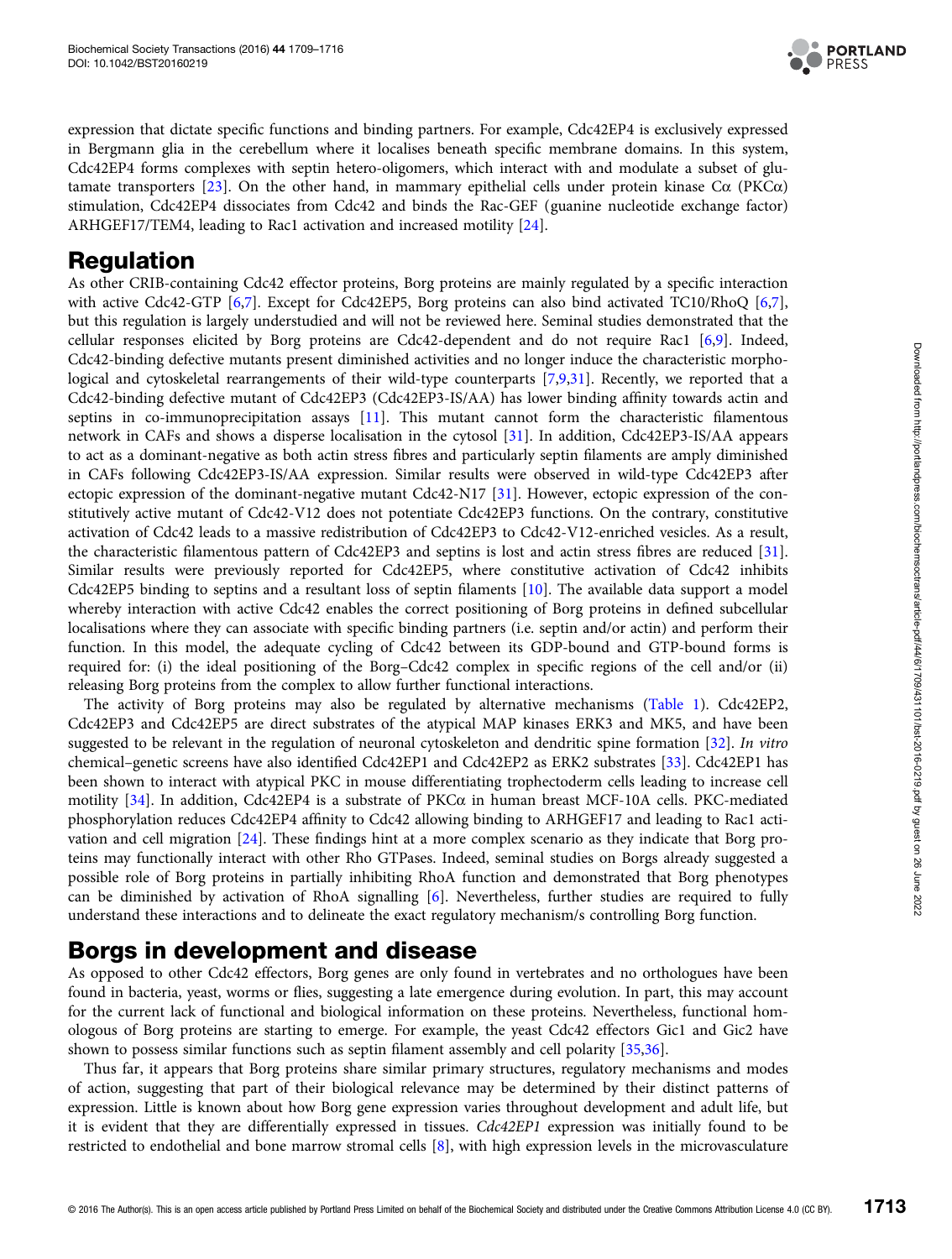

of the heart and brain [\[21\]](#page-6-0). Cdc42EP2 and Cdc42EP3 are preferentially expressed in the heart with reduced levels in lung, kidney and skeletal muscle, whereas Cdc42EP5 was specifically detected in skeletal muscle [[6\]](#page-6-0). As opposed to Cdc42EP3 and Cdc42EP5, Cdc42EP2 was also detected in brain tissue [[6\]](#page-6-0), where expression of Cdc42EP4 has also been recently reported, particularly in the cerebellum [[23](#page-6-0)].

Some crucial functions for Borgs in development have emerged from Borg knockout mice, with some roles also interestingly coinciding with their expression patterns. Using a Cdc42EP1-null mouse, Zheng and colleagues identified a critical function for Cdc42EP1 in heart development and angiogenesis. Cdc42EP1-knockout mice showed reduced viability, as well as reduced capillary density and thinner ventricular walls [[21](#page-6-0)]. Functional characterisation of cardiac endothelial cells from these mice indicated a key role of the Cdc42EP1– septin axis in promoting angiogenesis by regulating persistent directional migration through spatial control of actomyosin contractility. Another study by the same group also demonstrated that Cdc42EP1 also plays a role in regulating the migration and sorting of trophectoderm cells during embryogenesis [[34](#page-7-0)]. In sharp contrast, ectopic expression of Cdc42EP2 has been reported to lead to a decrease in differentiation of mouse myoblasts, whereas Cdc42EP2 knockdown increases myogenesis [\[37](#page-7-0)]. In the cerebellum, Cdc42EP4 forms complexes with septins, which in turn interact with the glutamate transporter GLAST [[23](#page-6-0)]. In Cdc42EP4 knockout mice, GLAST dissociates from septins resulting in aberrant glutamate buffering and clearance. These defects are accompanied by mild neural dysfunctions and impaired motor co-ordination/learning.

Even more obscure are the links between Borg proteins and disease. We recently demonstrated a key role of Cdc42EP3 in the emergence of CAFs, stromal cells that promote tumour progression and therapeutic resistance [[38,39\]](#page-7-0). In breast cancer, Cdc42EP3 is up-regulated early in fibroblast activation and co-ordinates actin and septin rearrangements. This results in a potentiated response to chemical and mechanical stimulation that leads to a tumour-promoting CAF phenotype [[11](#page-6-0)]. More importantly, Cdc42EP3 is required for most of the hallmarks of CAFs, notably extracellular matrix remodelling and promotion of angiogenesis, cancer cell growth and invasion. Whether Borgs play any other roles in tumorigenesis is still to be determined. Interestingly, the Burbelo group observed that Cdc42EP5 overexpressing keratinocytes present increased stress fibres and reduced E-cadherin expression at adherens junctions, indicative of an epithelial-to-mesenchymal transition or EMT, a hallmark of cancer metastasis [[7\]](#page-6-0). In addition, Cdc42EP3 expression is also up-regulated during a TGF-β-induced EMT in human keratinocytes [\[40\]](#page-7-0), and numerous studies are reporting the differential expression of Borgs in tumoural settings. Further investigation on these interesting observations is definitely required.

## **Conclusion**

Clearly, there is still much to uncover about the biological functions of Borg proteins. In that respect, the lack of *in vivo* models has hindered progress. Nevertheless, recent findings have underlined that their relevant role in angiogenesis and pathological activation of tumour stroma, which coupled with an improved understanding of their mode of action and regulatory mechanisms, offers a promising avenue for new research. In particular, the identification of Borg proteins as key regulators of septin organisation in mammalian cells may assist in the understanding of septin functions, which is attracting a lot of attention nowadays.

#### Abbreviations

BH, Borg homology; Borg, binder of Rho GTPases; CAF, cancer-associated fibroblast; CDC42EP/CEP, Cdc42 effector protein; CRIB, Cdc42/Rac interactive binding; DIAPH, diaphanous related formin; EMT, epithelial-to-mesenchymal transition; FAK, focal adhesion kinase; GEF, guanine nucleotide exchange factor; HUGO, Human Genome Organisation; MAP, mitogen-activated protein; PKCα, protein kinase Cα; TGF-β, transforming growth factor beta; YAP, yes-associated protein.

#### Funding

A.J.F. and F.C. are funded by the Institute of Cancer Research (UK). Our team is also supported by Worldwide Cancer Research [Grant 15-0273].

#### Acknowledgements

We thank lab members for help and advice, and for critically reading the manuscript. We apologise to our colleagues whose work was omitted due to space limitations.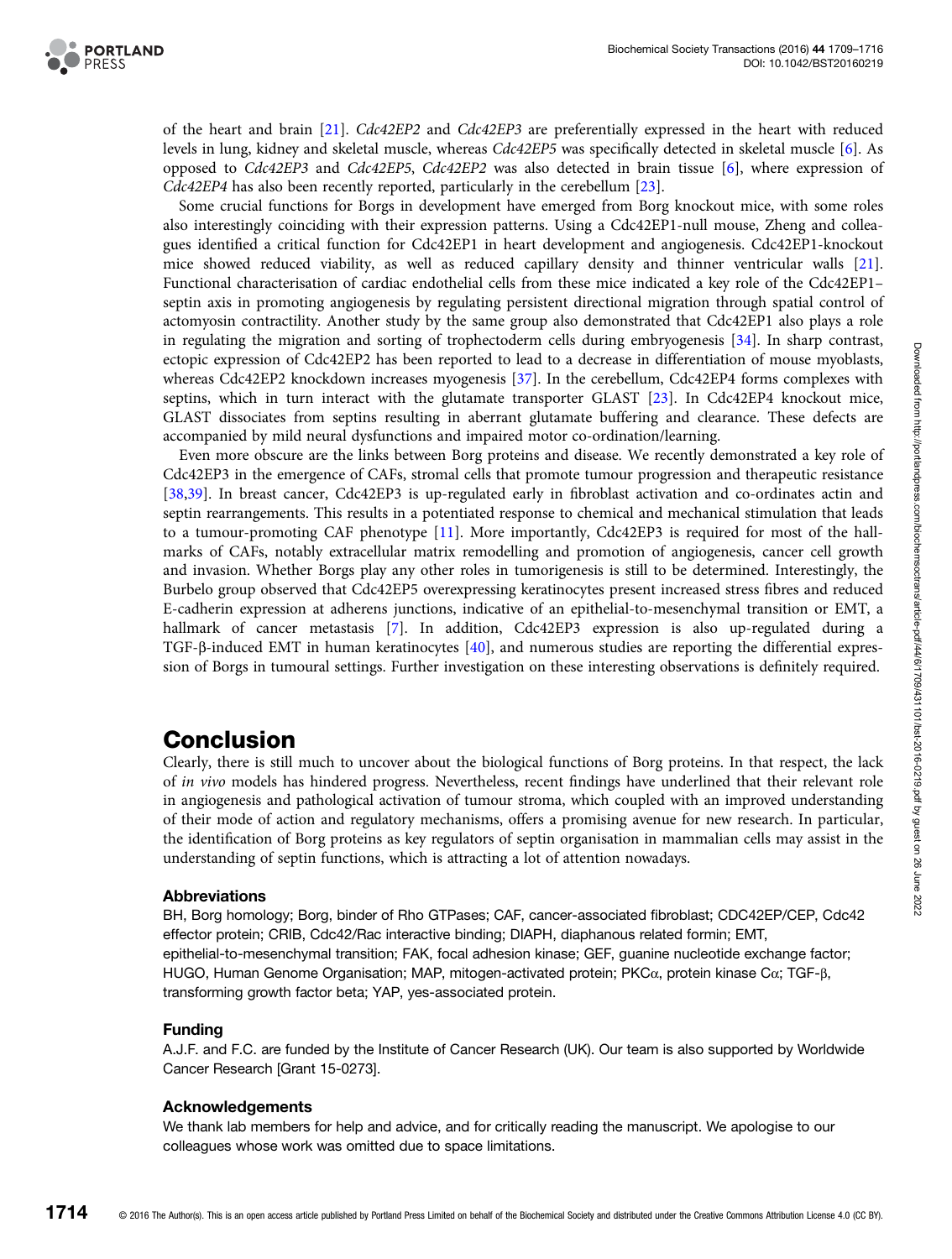

#### <span id="page-6-0"></span>Competing Interests

The Authors declare that there are no competing interests associated with the manuscript.

#### References

- 1 Cerione, R. (2004) Cdc42: new roads to travel. Trends Cell Biol. 14, 127–132 doi:[10.1016/j.tcb.2004.01.008](http://dx.doi.org/doi:10.1016/j.tcb.2004.01.008)<br>2 Calvo E. Sanz-Moreno, V. Agudo-Ibáñez I., Wallberg, E. Sabai, E. Marshall, C. Let al. (2011) BasGBE supr
- 2 Calvo, F., Sanz-Moreno, V., Agudo-Ibáñez, L., Wallberg, F., Sahai, E., Marshall, C.J. et al. (2011) RasGRF suppresses Cdc42-mediated tumour cell movement, cytoskeletal dynamics and transformation. Nat. Cell Biol. 13, 819-826 doi:[10.1038/ncb2271](http://dx.doi.org/doi:10.1038/ncb2271)
- 3 Jaffe, A.B. and Hall, A. (2005) RHO GTPASES: biochemistry and biology. Annu. Rev. Cell Dev. Biol. 21, 247–269 doi:[10.1146/annurev.cellbio.21.](http://dx.doi.org/doi:10.1146/annurev.cellbio.21.020604.150721) [020604.150721](http://dx.doi.org/doi:10.1146/annurev.cellbio.21.020604.150721)
- 4 Burbelo, P.D., Drechsel, D. and Hall, A. (1995) A conserved binding motif defines numerous candidate target proteins for both Cdc42 and Rac GTPases. J. Biol. Chem. 270, 29071–29074 doi:[10.1074/jbc.270.49.29071](http://dx.doi.org/doi:10.1074/jbc.270.49.29071)
- 5 Sahai, E. and Marshall, C.J. (2002) RHO–GTPases and cancer. Nat. Rev. Cancer 2, 133–142 doi:[10.1038/nrc725](http://dx.doi.org/doi:10.1038/nrc725)
- 6 Joberty, G., Perlungher, R.R. and Macara, I.G. (1999) The Borgs, a new family of Cdc42 and TC10 GTPase-interacting proteins. Mol. Cell. Biol. 19, 6585–6597 doi:[10.1128/MCB.19.10.6585](http://dx.doi.org/doi:10.1128/MCB.19.10.6585)
- 7 Hirsch, D.S., Pirone, D.M. and Burbelo, P.D. (2001) A new family of Cdc42 effector proteins, CEPs, function in fibroblast and epithelial cell shape changes. J. Biol. Chem. 276, 875–883 doi[:10.1074/jbc.M007039200](http://dx.doi.org/doi:10.1074/jbc.M007039200)
- 8 Bahou, W.F., Campbell, A.D. and Wicha, M.S. (1992) cDNA cloning and molecular characterization of MSE55, a novel human serum constituent protein that displays bone marrow stromal/endothelial cell-specific expression. J. Biol. Chem. 267, 13986-13992 PMID[:1629197](http://www.ncbi.nlm.nih.gov/pubmed/1629197)
- 9 Burbelo, P.D., Snow, D.M., Bahou, W. and Spiegel, S. (1999) MSE55, a Cdc42 effector protein, induces long cellular extensions in fibroblasts. Proc. Natl Acad. Sci. USA 96, 9083–9088 doi[:10.1073/pnas.96.16.9083](http://dx.doi.org/doi:10.1073/pnas.96.16.9083)
- 10 Joberty, G., Perlungher, R.R., Sheffield, P.J., Kinoshita, M., Noda, M., Haystead, T. et al. (2001) Borg proteins control septin organization and are negatively regulated by Cdc42. Nat. Cell Biol. 3, 861–866 doi:[10.1038/ncb1001-861](http://dx.doi.org/doi:10.1038/ncb1001-861)
- 11 Calvo, F., Ranftl, R., Hooper, S., Farrugia, A.J., Moeendarbary, E., Bruckbauer, A. et al. (2015) Cdc42EP3/BORG2 and septin network enables mechano-transduction and the emergence of cancer-associated fibroblasts. Cell Rep. 13, 2699-2714 doi[:10.1016/j.celrep.2015.11.052](http://dx.doi.org/doi:10.1016/j.celrep.2015.11.052)
- 12 Dolat, L., Hu, Q. and Spiliotis, E.T. (2014) Septin functions in organ system physiology and pathology. Biol. Chem. 395, 123–141 doi[:10.1515/](http://dx.doi.org/doi:10.1515/hsz-2013-0233) [hsz-2013-0233](http://dx.doi.org/doi:10.1515/hsz-2013-0233)
- 13 Mostowy, S. and Cossart, P. (2012) Septins: the fourth component of the cytoskeleton. Nat. Rev. Mol. Cell Biol. 13, 183–194 doi:[10.1038/nrm3284](http://dx.doi.org/doi:10.1038/nrm3284)
- 14 Weirich, C.S., Erzberger, J.P. and Barral, Y. (2008) The septin family of GTPases: architecture and dynamics. Nat. Rev. Mol. Cell Biol. 9, 478-489 doi:[10.1038/nrm2407](http://dx.doi.org/doi:10.1038/nrm2407)
- 15 Kim, M.S., Froese, C.D., Estey, M.P. and Trimble, W.S. (2011) SEPT9 occupies the terminal positions in septin octamers and mediates polymerization-dependent functions in abscission. J. Cell Biol. 195, 815-826 doi[:10.1083/jcb.201106131](http://dx.doi.org/doi:10.1083/jcb.201106131)
- 16 Sellin, M.E., Sandblad, L., Stenmark, S. and Gullberg, M. (2011) Deciphering the rules governing assembly order of mammalian septin complexes. *Mol.* Biol. Cell 22, 3152–3164 doi[:10.1091/mbc.E11-03-0253](http://dx.doi.org/doi:10.1091/mbc.E11-03-0253)
- 17 Sirajuddin, M., Farkasovsky, M., Hauer, F., Kühlmann, D., Macara, I.G., Weyand, M. et al. (2007) Structural insight into filament formation by mammalian septins. Nature 449, 311-315 doi[:10.1038/nature06052](http://dx.doi.org/doi:10.1038/nature06052)
- 18 Joo, E., Surka, M.C. and Trimble, W.S. (2007) Mammalian SEPT2 is required for scaffolding nonmuscle myosin II and its kinases. Dev. Cell 13, 677–690 doi[:10.1016/j.devcel.2007.09.001](http://dx.doi.org/doi:10.1016/j.devcel.2007.09.001)
- 19 Spiliotis, E.T., Hunt, S.J., Hu, Q., Kinoshita, M. and Nelson, W.J. (2008) Epithelial polarity requires septin coupling of vesicle transport to polyglutamylated microtubules. J. Cell Biol. 180, 295–303 doi:[10.1083/jcb.200710039](http://dx.doi.org/doi:10.1083/jcb.200710039)
- 20 Sheffield, P.J., Oliver, C.J., Kremer, B.E., Sheng, S., Shao, Z. and Macara, I.G. (2003) Borg/Septin interactions and the assembly of mammalian septin heterodimers, trimers, and filaments. J. Biol. Chem. 278, 3483-3488 doi:[10.1074/jbc.M209701200](http://dx.doi.org/doi:10.1074/jbc.M209701200)
- 21 Liu, Z., Vong, Q.P., Liu, C. and Zheng, Y. (2014) Borg5 is required for angiogenesis by regulating persistent directional migration of the cardiac microvascular endothelial cells. Mol. Biol. Cell 25, 841-851 doi:[10.1091/mbc.E13-09-0543](http://dx.doi.org/doi:10.1091/mbc.E13-09-0543)
- 22 Huttlin, E.L., Ting, L., Bruckner, R.J., Gebreab, F., Gygi, M.P., Szpyt, J. et al. (2015) The BioPlex network: a systematic exploration of the human interactome. Cell 162, 425–440 doi:[10.1016/j.cell.2015.06.043](http://dx.doi.org/doi:10.1016/j.cell.2015.06.043)
- 23 Ageta-Ishihara, N., Yamazaki, M., Konno, K., Nakayama, H., Abe, M., Hashimoto, K. et al. (2015) A CDC42EP4/septin-based perisynaptic glial scaffold facilitates glutamate clearance. Nat. Commun. 6, 10090 doi[:10.1038/ncomms10090](http://dx.doi.org/doi:10.1038/ncomms10090)
- 24 Zhao, X. and Rotenberg, S.A. (2014) Phosphorylation of Cdc42 effector protein-4 (CEP4) by protein kinase C promotes motility of human breast cells. J. Biol. Chem. 289, 25844–25854 doi[:10.1074/jbc.M114.577783](http://dx.doi.org/doi:10.1074/jbc.M114.577783)
- 25 Dolat, L., Hunyara, J.L., Bowen, J.R., Karasmanis, E.P., Elgawly, M., Galkin, V.E. et al. (2014) Septins promote stress fiber-mediated maturation of focal adhesions and renal epithelial motility. J. Cell Biol. 207, 225-235 doi[:10.1083/jcb.201405050](http://dx.doi.org/doi:10.1083/jcb.201405050)
- 26 Smith, C., Dolat, L., Angelis, D., Forgacs, E., Spiliotis, E.T. and Galkin, V.E. (2015) Septin 9 exhibits polymorphic binding to F-Actin and inhibits myosin and cofilin activity. *J. Mol. Biol.* 427, 3273-3284 doi[:10.1016/j.jmb.2015.07.026](http://dx.doi.org/doi:10.1016/j.jmb.2015.07.026)
- 27 van der Flier, A. and Sonnenberg, A. (2001) Structural and functional aspects of filamins. Biochim. Biophys. Acta Cell Res 1538, 99-117 PMID[:11336782](http://www.ncbi.nlm.nih.gov/pubmed/11336782)
- 28 Nakahira, M., Macedo, J.N.A., Seraphim, T.V., Cavalcante, N., Souza, T.A.C.B., Damalio, J.C.P. et al. (2010) A draft of the human septin interactome. PLoS ONE 5, e13799 doi:[10.1371/journal.pone.0013799](http://dx.doi.org/doi:10.1371/journal.pone.0013799)
- 29 Kinoshita, M., Field, C.M., Coughlin, M.L., Straight, A.F. and Mitchison, T.J. (2002) Self- and actin-templated assembly of mammalian septins. Dev. Cell 3, 791–802 doi[:10.1016/S1534-5807\(02\)00366-0](http://dx.doi.org/doi:10.1016/S1534-5807(02)00366-0)
- 30 Narumiya, S., Tanji, M. and Ishizaki, T. (2009) Rho signaling, ROCK and mDia1, in transformation, metastasis and invasion. Cancer Metastasis Rev. 28, 65–76 doi[:10.1007/s10555-008-9170-7](http://dx.doi.org/doi:10.1007/s10555-008-9170-7)
- 31 Farrugia, A.J. and Calvo, F. (2016) Cdc42 regulates Cdc42EP3 function in cancer-associated fibroblasts. Small GTPases 1–9 doi:[10.1080/21541248.](http://dx.doi.org/doi:10.1080/21541248.2016.1194952) [2016.1194952](http://dx.doi.org/doi:10.1080/21541248.2016.1194952)